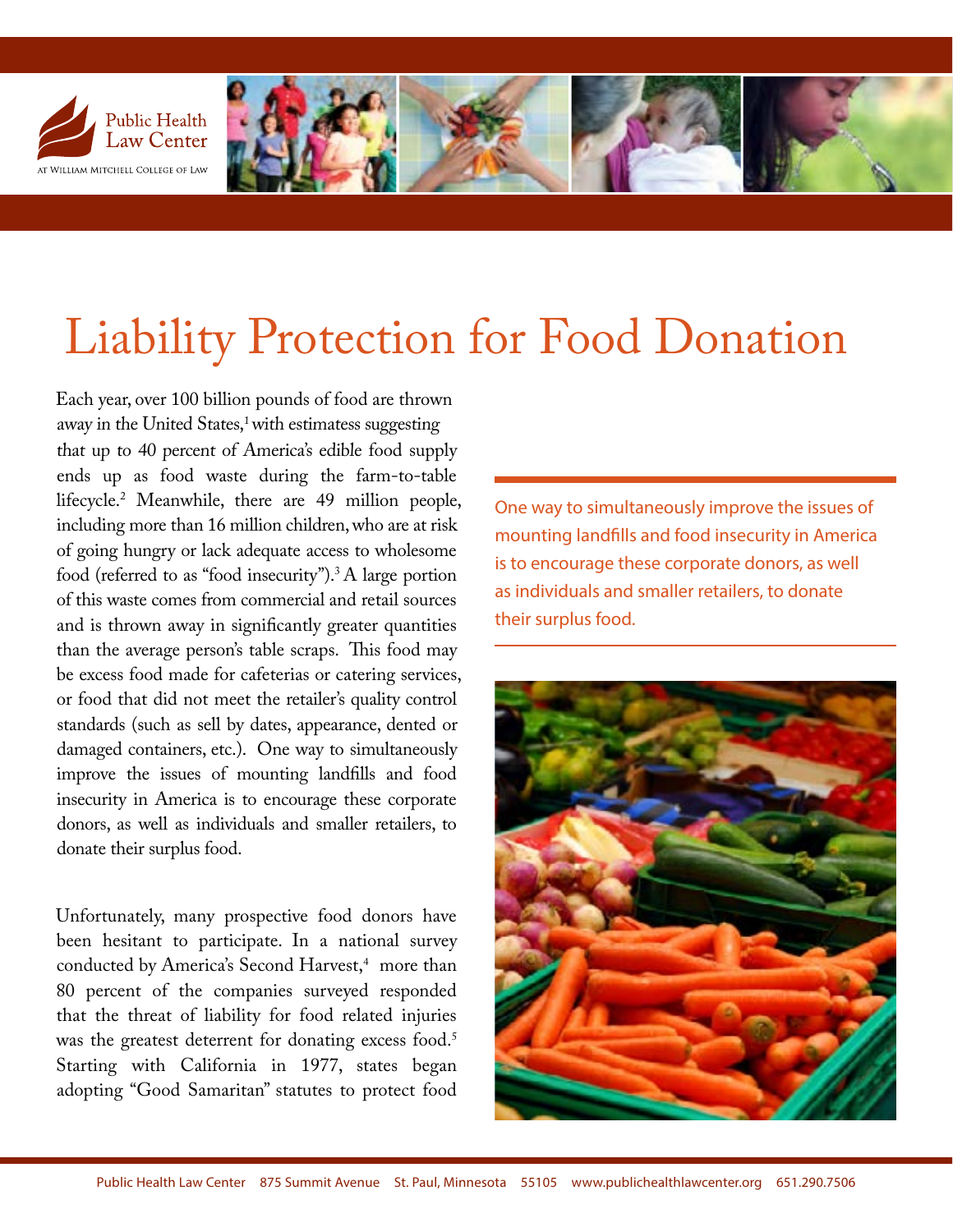donors from potential liability.6 [I](#page-3-1)n the absence of a Good Samaritan law, a donor would likely be held strictly liable for any [ha](#page-3-2)rm caused by the food or products they donate.7 However, discrepancies in both liability protection and coverage from state to state made understanding liability risks too great of a legal burden for many national corporations.<sup>8</sup> The Bill Emerson Good Samaritan Act provides one national standard to overcome this hurdle and allow donors to reap the benefits of donating food without fear of liability for unforeseen injuries.<sup>9</sup>

### **What is the Bill Emerson Good Samaritan Food Donation Act?**

The Bill Emerson Good Samaritan Food Donation Act ("Good Samaritan Act") is a federal law aimed at "encouraging the donation of food and grocery products to nonprofit organizations for distribution to needy individuals"[10](#page-3-3) by providing a national standard of liability protection for both food donors and the nonprofits accepting these donations.

#### **Who is covered?**

The federal law covers a broad set of both donors and donees:

**Donor.** Any person donating grocery or food products, with "persons" encompassing: individuals, corporations, partnerships, organizations, associations, governmental entities, retail grocers, wholesalers, hotels, motels, manufacturers, restaurants, caterers, farmers, non-profit good distributor, or hospitals.11 Donors also include "gleaners." A "gleaner" is defined as "a person who harvests for free distribution to the needy, or for donations to a non-profit organization for ultimate distribution to the needy, an agricultural crop that has been donated by the owner."[12](#page-3-4) The Federal Food Donation Act of 2008 extended the definition of donor to include both executive agencies and contractors hired by those agencies.<sup>[13](#page-3-5)</sup>

**Donee.** Any nonprofit organization receiving food donations, including those "operating for religious, charitable, or educational purposes."[14](#page-3-6)

#### **What may be donated?**

The Good Samaritan Act covers both food and grocery products, with the condition that the items be "apparently fit.["15](#page-3-7) To meet this standard, the item "must meet all quality and labeling standards imposed by Federal, State, and local law and regulations even though the [item] may not be readily marketable due to appearance, freshness, grade, size, surplus, or other conditions." [1](#page-3-8)6

**Food.** "Any raw, cooked, processed, or prepared edible substance, ice, beverage, or ingredient used or intended for use in whole or in part for human consumption.["17](#page-3-9)

**Grocery Product.** "A nonfood grocery product, including a disposable paper or plastic product, household cleaning product, laundry detergent, cleaning product, or miscellaneous household item." [18](#page-3-10)

#### **What kind of protection does the Good Samaritan Act offer?**

Both donors and donees are generally protected from criminal and civil liability related to the donation of food and grocery products covered under the Good Samaritan Act. A donor or donee will only be liable for acts of gross negligence or intentional misconduct.[19](#page-3-11) Donors are protected against strict liability, the typical standard for food products, or mere negligent conduct.

**Gross negligence.** Gross negligence is more serious and harmful than basic negligence. It is a voluntary or conscious act or failure to act by a person who knew, at the time of his or her conduct, that the conduct was likely to cause harm to another.<sup>[20](#page-3-12)</sup> The facts of a particular situation will generally determine if negligence is basic or gross.<sup>[21](#page-3-13)</sup>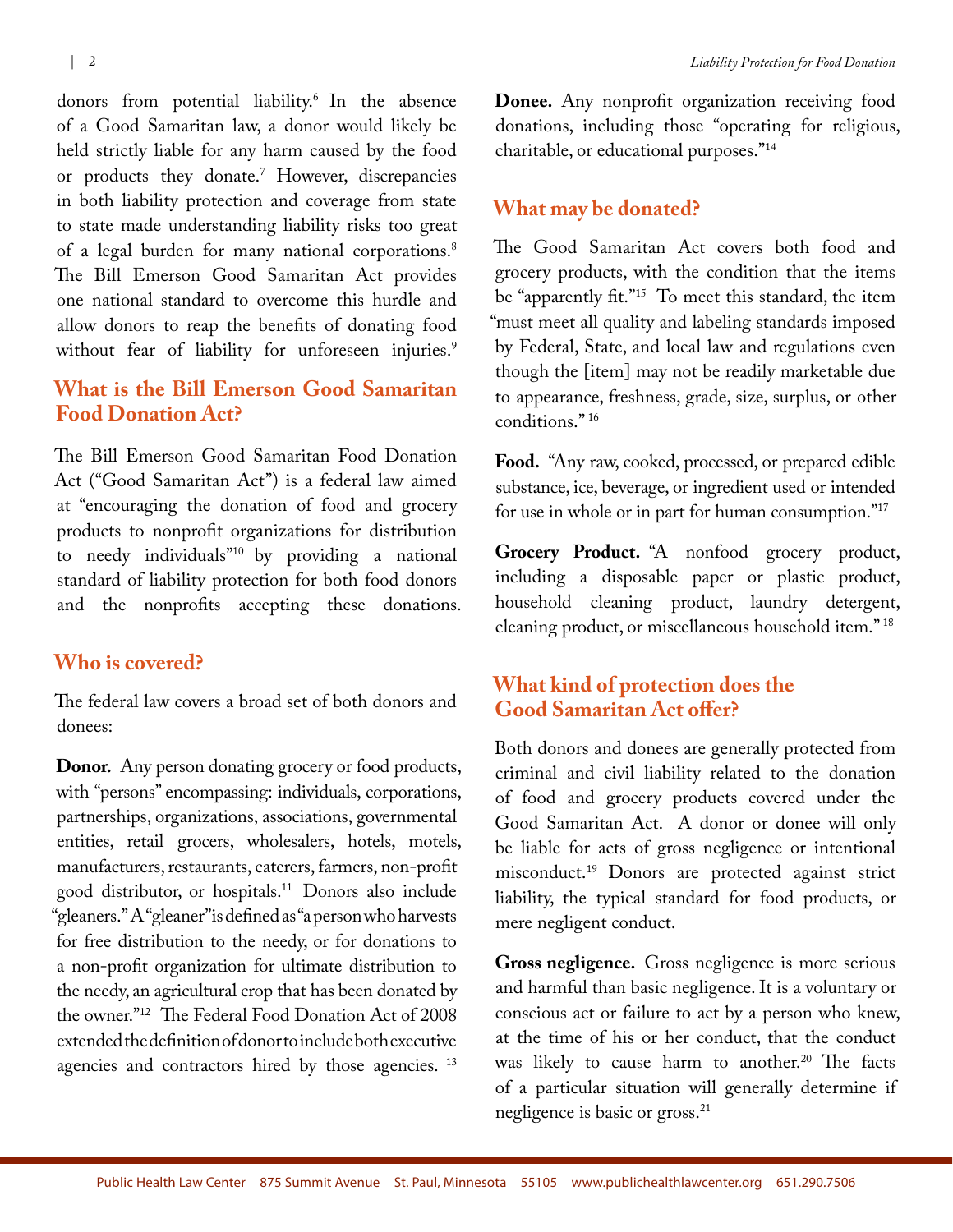| TABLE 1: Comparison of the Good Samaritan Act with Existing State Laws <sup>27</sup> |                                                                           |                                                         |
|--------------------------------------------------------------------------------------|---------------------------------------------------------------------------|---------------------------------------------------------|
|                                                                                      | State Law <sup>28</sup>                                                   | <b>Federal Law</b>                                      |
| Who It Protects                                                                      | Varies by state; may only protect donors,<br>not nonprofit organizations. | Protects both the donor and the donee.                  |
| <b>What It Protects</b>                                                              | Products and foods covered vary by state.                                 | Uniform definition of "food" and "grocery<br>product."  |
| Type of Liability                                                                    | May only protect against civil liability.                                 | Protects against civil and criminal liability.          |
| Liability Threshold                                                                  | Varies by state.                                                          | Sets minimum liability standard of gross<br>negligence. |

**Intentional misconduct.** Intentional misconduct occurs when a person acts with knowledge that his or her actions will be harmful to others.<sup>22</sup>

In order to receive protection under the law, donations must also be made in good faith. "Good faith" is acting with good, honest intention or belief.<sup>[23](#page-3-15)</sup>

## **How does the federal law impact state Good Samaritan laws?**

The Department of Justice has interpreted the federal law to partially preempt state laws by setting a base floor of liability protection.<sup>24</sup> The states, however,

are free to exceed this floor and offer higher levels of liability protection for donors and donees (Table 1)[.25](#page-3-17) While gross negligence is the most common liability standard, some states set the bar slightly higher at "willful, wanton, or reckless" conduct.<sup>[26](#page-3-18)</sup>

# **What impact does the Good Samaritan Act have on the person receiving the donated product?**

Absent gross negligence, intentional misconduct, or a violation of food or product regulations, the Good Samaritan Act prevents the donation's recipient from bringing a lawsuit against the donor or donee for food-or product-related injuries.

*Last updated: March 2013*

The Public Health Law Center thanks Dana Hamilton, Marguerite Ahmann, and Sarah Hall for their assistance in writing and editing this document.



This publication was prepared by the Public Health Law Center at William Mitchell College of Law, St. Paul, Minnesota, with financial support provided by Blue Cross® and Blue Shield® of Minnesota, a nonprofit independent licensee of the Blue Cross and Blue Shield Association.

The Public Health Law Center provides information and technical assistance on issues related to public health. The Public Health Law Center does not provide legal representation or advice. This document should not be considered legal advice. For specific legal questions, consult with an attorney.